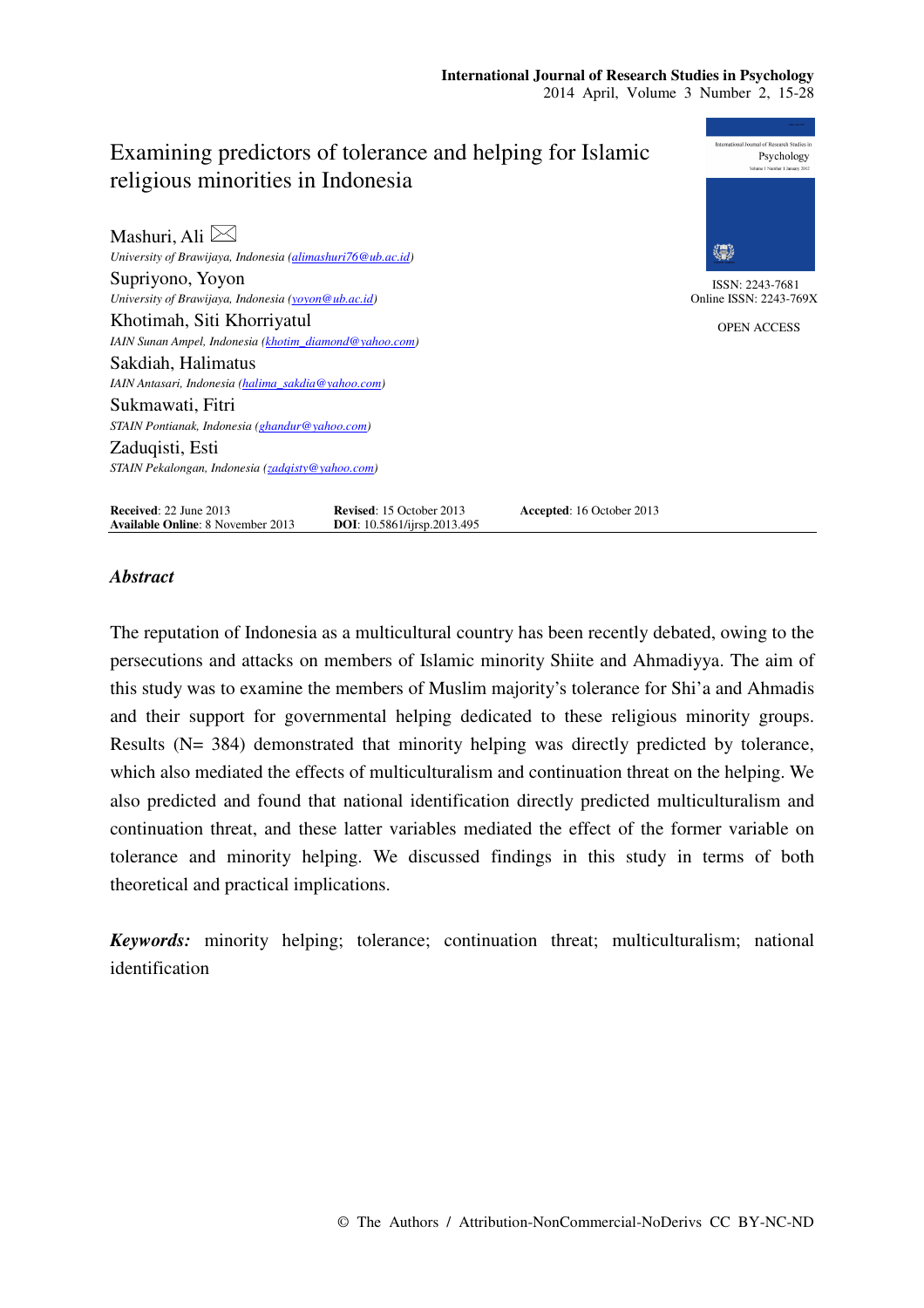# **Examining predictors of tolerance and helping for Islamic religious minorities in Indonesia**

## **1. Introduction**

The implementation of Indonesian national motto *Bhinneka Tunggal Ika* (In English: *Unity in Diversity*), which constitutes an ideological legitimacy for the Indonesian people to express and maintain their diverse ethnicities, cultures, and religions, has recently received incisive criticism. The core issue of this criticism is revolving around the Islamist militant groups' brutal attacks on members of religious minority groups and their houses of worship (Hewson, 2013; Human Rights Watch, 2013; Pearlman, 2013; Spielmann, 2013). Indeed, recent research about religious freedom in Indonesia reported 216 incidents of aggressions on religious minorities in 2010, which increased to 244 in 2011 and 264 in 2012 (Human Rights Watch, 2013)

Shi'a and Ahmadis are two Islamic minority groups within the majority of Sunni Muslims in Indonesia. Due to human rights violations persecuted by some Muslim radicals, those minority groups are calling for helpings by the Indonesian authorities. They are asking the Indonesian government to rebuild their destroyed houses and mosques, to enjoy a normal life as other communities (Amnesty International, 2013; Sihite, 2013). But herein then emerges the problem: the effectiveness of Indonesian government's facilitation will depend much on supports by the Muslim majority (Anwar, 2012; Bandow, 2013). Whereas some Islamic radical groups clearly demonstrate their opposition toward the governmental facilitation, the attitudes and reactions of more moderate Sunni majority in Indonesia are still unclear. The aim of this study is to clarify this issue by exploring intergroup tolerance, perceived continuation threat, multiculturalism, and national identification as predictors of the Muslim majority's support for the governmental facilitation to help Islamic minority groups in Indonesia.

#### **2. Literature review**

## *2.1 Tolerance for minority groups*

Existing literature on the domain of minority helping has primarily focused on the host society's endorsement for helping immigrant groups (e.g, Cunningham & Platow, 2007; Jackson & Esses, 2000; Mashuri, Burhan, & van Leeuwen, 2012). One study that has explicitly addressed an issue of religious minority helping was conducted by Jackson and Esses (1997). They found that participants with high religious fundamentalism are reluctant to help homosexuals because they consider members of this group as threatening their religious values. In multifarious studies, religious fundamentalism admittedly reduces intergroup tolerance (Ellison & Musick, 1993; Rogers et al., 2007; Tamney & Johnson, 1997; Wrench, Corrigan, McCroskey, & Punyanunt-Carter, 2006), a psychological capital that is of very importance for promoting people's positive attitudes toward minority groups (Jackman, 1977; Weldon, 2006).

In a general term, Allport (1954) differentiated two types of tolerance. The first type of tolerance represents one's ability to endure anything which one perceives objectionable or one dislikes. The second type of tolerance involves one's feeling of insensitivity and friendliness toward all sorts of people, thrusting one to not only endure but also accept these people. According to Powell and Clarke (2013), tolerance has two characteristics. The first is that tolerance is activated when one lets any practices to take place, despite one's disagreement with the practices. Tolerance in this regard is based on people's mindfulness, and not indifference, in overriding their disapproving reasons toward any practices (Williams, 1996). The second is that tolerance requires people's positivity concerning certain actions or practices. In line with this definition, intolerance, an opposite concept of tolerance, is operationally measured using a least-liked groups paradigm, in which participants are asked to select from the list groups they most dislike (Sullivan, Piereson, & Marcus, 1982). This paradigm is hinged on a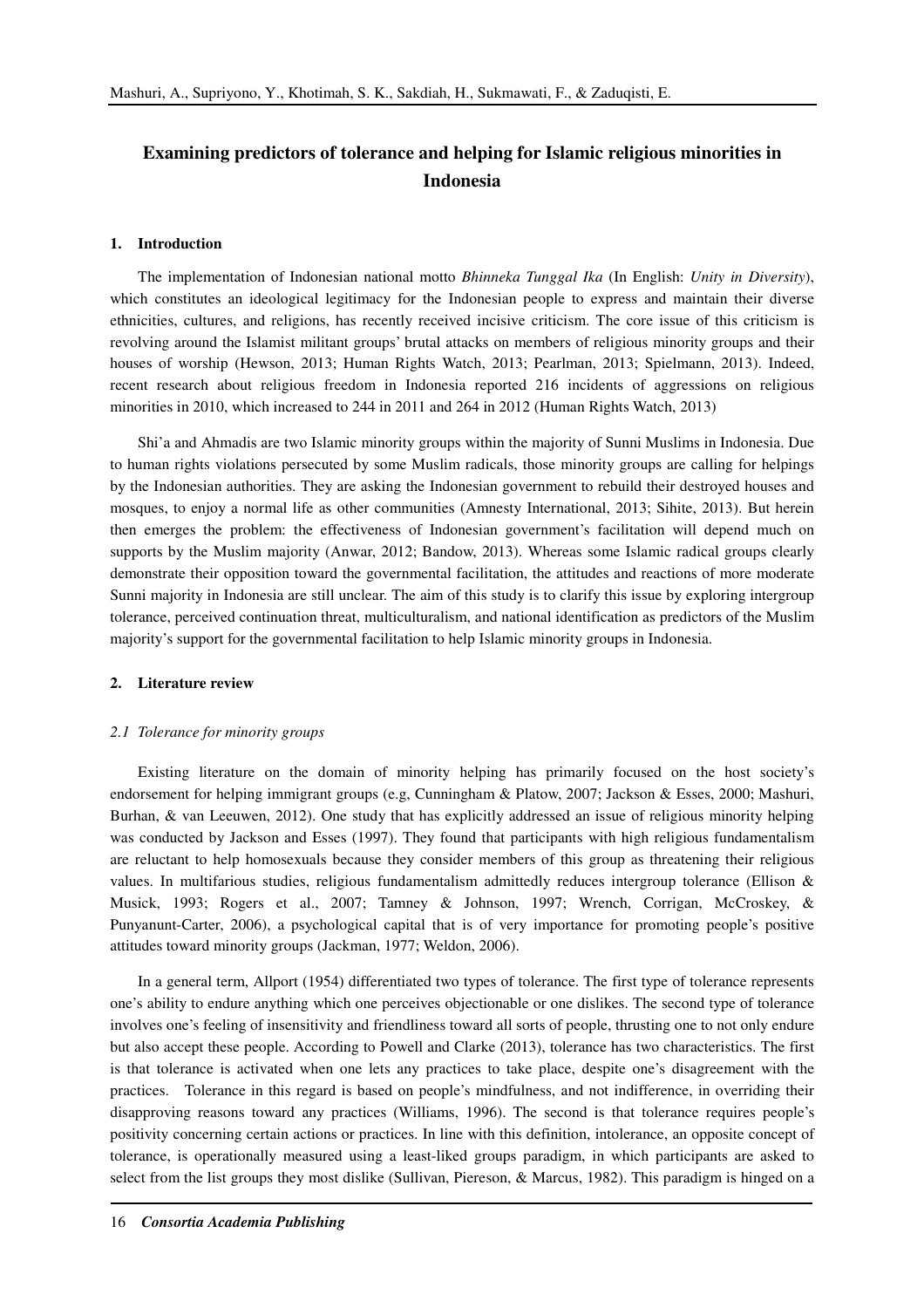rationale that intolerance appears when people not only regard certain out-group's practices (i.e. Norms, values) as different but also dislike such practices (Powell & Clarke, 2013). In conclusion, tolerance, as argued by Vogt (1997), prevents negative attitudes and beliefs in terms of prejudice and bias, which are inevitable in the social life, from being transformed into negative actions in terms of discrimination, persecution, and so forth. Tolerance thus is a fundamental prerequisite for constructive intergroup relations (Verkuyten & Slooter, 2007).

In intergroup perspective, drawing on Self-Categorization Theory (SCT: Oakes, Haslam, & Turner, 1994; Turner, Hogg, Oakes, Reicher, & Wetherell, 1987) some scholars (Mummendey & Wenzel, 1999; Waldzus & Mumendey, 2004; Waldzus, Mummendey, Wenzel, & Weber, 2003) conceptualize that tolerance has to do with how members of a group cope with intergroup differences. For tolerance to occur, group members should judge intergroup differences as normative and valuable, thereby fostering their appreciation and acceptance of out-group. However, this positive evaluation toward intergroup differences requires one condition: a super-ordinate category that transcends and includes both in-group and out-group. In this regard, tolerance is defined as the representation of a super-ordinate category in such an inclusive way in order to include out-groups and recognize their positive and normative existence. On the contrary, intolerance evolves from the claim that the in-group is the most prototypical or representative of a super-ordinate category, which in turn becomes an exclusive criterion to evaluate out-group.

It is stemming from such intolerance that Muslim radicals in Indonesia virulently attacked members of the Muslim minority. This attack was ignited by the radical groups' conviction that the religious teachings and practices of Ahmadiyya and Shiite are blasphemous, heretic, and deviant (Amnesty International, 2012; Bostom, 2012). After the attack, the followers of Shiite and Ahmadiyya were pressured to convert to Sunni; otherwise they should live in an isolated part of Indonesia (OnIslam & Newspaper, 2013; Younger, 2013; The Jakarta Post, 2013). This implies that intolerance for religious minority groups in Indonesia, thus, flares up due to the combination of Muslim majority' abhorrence of the minority Islamic groups and their unilateral claim that Sunni is the only true Islam.

Based on the intergroup perspective of tolerance stated above, we propose that to be more tolerant the Indonesian Muslims, in responding to Muslim minority, should widen their categorization of in-group (Muslim majority) and out-group (Muslim minority) into a more inclusive super-ordinate category that transcends Islam: United State of Indonesia (NKRI: Negara Kesatuan Republik Indonesia). Although more than 80 percent of Indonesians are Muslims, Indonesia is a politically secular country (Taipei Times, 2013). The Indonesian state ideology is called *Pancasila* (The Five Pillars), with the first pillar declaring 'Belief in the One Supreme God' (Azra, 2006). *Pancasila* is therefore a very tolerant, non-sectarian state ideology which appreciates and protects religions in Indonesia provided that these religions recognize only One God (Ramage, 1995). Viewed from a wider lens of *Pancasila*, Shi'a and Ahmadis should not be considered as deviant, and therefore be tolerated, since these religious minority groups declare only One God, despite their one or more different practices with the Sunni Muslim majority. Concisely speaking, identification with, or the degree to which Indonesian Muslims feel emotionally attached to the NKRI along with its ideology *Pancasila* really matters in determining tolerance for religious minority groups in Indonesia.

## *2.2 National Identification and Continuation Threat*

Based on Social Identity Theory (SIT: Tajfel & Turner, 1986), Blank and Schmidt (2003) defined national identification as the degree to which people are emotionally attached to their nation. In line with this definition, Huddy (2001, 2003) proposed that national identification refers to the degree to which people have an internalized sense of belonging to their nation. Since there are multiple groups within a nation, national identification is very relevant to shed light on understanding how the majority groups respond to the minority groups (Verkuyten, 2009).

According to the model of 'group identity lens' (Turner & Reynolds, 2001), social identification provides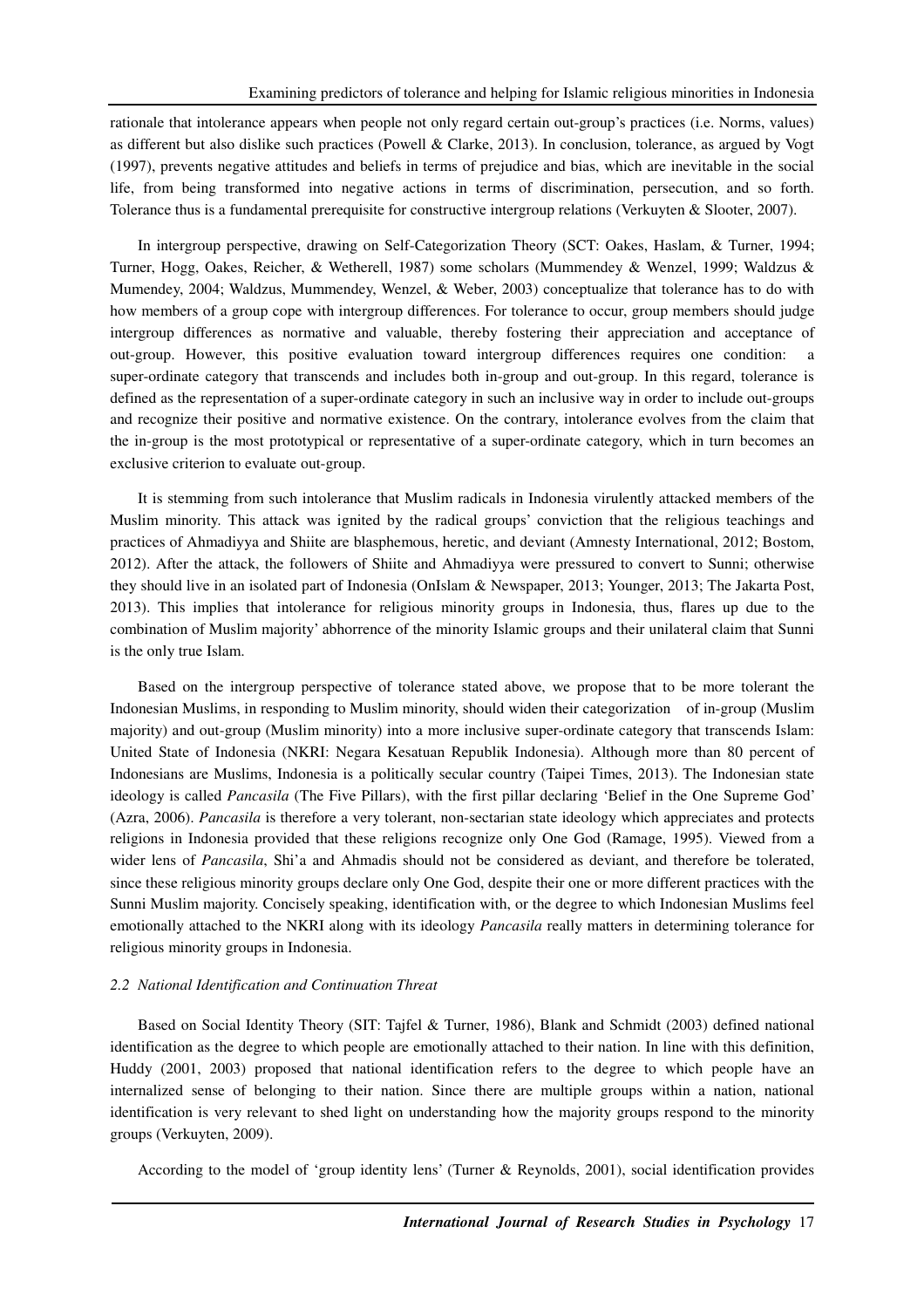people with a medium through which people perceive and make a meaning of the world. Social identification leads people to be more sensitive and more concerned with anything that could be beneficial or harmful to their group. Consequently, higher social identification is contributing to greater perceived threat, and this perceived threat in turn promotes particular, mostly negative, intergroup responses (Verkuyten, 2009). Stated another way, this model posits that perceived intergroup threat mediates the effect of social identification on intergroup attitudes and behaviors. In support of this model, a meta-analysis by Riek, Mania, and Gaertner (2006) revealed that social identification indeed has significant effects on intergroup threat, and intergroup threat has significant impacts on intergroup attitudes. More specifically, Verkuyten (2009) for instance found that the role of national identification with the Netherlands in explaining tolerance for minority groups (i.e., immigrants) was significantly mediated by perceived threat toward these groups.

We in this study modified the model of group identity lens in two ways. First, the locus of intergroup threat which is centered on sub-group categorization of majority versus minority (or vice versa) is moved to a super-ordinate categorization of a nation within which both groups (the majority and the minority) are included. In doing so, we examined a novel concept of intergroup threat called *continuation threat*. Van Leeuwen and Mashuri (2013) defined continuation threat as a threat to the future sustainability and viability of super-ordinate categories people belong to. These super-ordinate categories can take in multifaceted forms, such as organization, religion, or a nation/country. Second, the model of group identity lens basically posits that perceived threat has negative effects on intergroup relations. The more people perceive particular groups as threatening their in-group the more likely it is that these people are prejudiced, discriminatory, and biased against these groups. In a stark contrast to this rationale, we proposed that the more people perceive particular groups as threatening the integrity of a super-ordinate category of a nation the more likely it is that people, in respect to the nation, have positive attitudes and behaviors toward these groups. Support for this argumentation is evidenced in the study by van Leeuwen and Mashuri (2013), which found that the more separatist minority groups are described as threatening the integrity of United State of Indonesia (NKRI) the more the Javanese majority people are willing to include the separatist groups.

#### *2.3 Multiculturalism*

There are multifarious definitions of multiculturalism (Rosado, 1996). The focus of this study is on the definition as proposed by Verkuyten and de Wolf (2002) who distinguished two models of multiculturalism: unidimensional and bidimensional. In the unidimensional model, multiculturalism as freedom of members of minority groups to express and maintain their unique cultures and ways of life is framed as a zero-sum game. That is, the freedom has a direct consequence of abandoning the majority's cultures and ways of life.

On the contrary, the bidimensional model posits that multiculturalism is not a zero-sum game. This means that members of minority groups can express their diverse cultures and ways of life and at the same time, they can retain the majority's cultures and ways of life. In Indonesia, multiculturalism is ideologically endorsed by the authorities, stipulated in the national motto 'Unity in Diversity'. Thus, bidimensional model than unidimensional model of multiculturalism seems more suitable for Indonesian context. This is the case inasmuch as in Indonesia, the expression of cultures and ways of life of majority groups and minority groups can coexist, without victimizing one another (Hoon, 2006).

Some research reported that multiculturalism is positively associated with tolerance for minority groups. Based on a national survey in Canada, Berry and Kalin (1995) found that Canadians' support for multiculturalism was significantly correlated to tolerance for accepting minority groups that are culturally and ethnically different from the host population. In the Netherlands, Verkuyten (2009) found that the more the Dutch are supportive of multiculturalism in their country the more they are tolerant for the Muslim minority to teach and make a public speech in their school. In this study, moreover, the native Dutch's national identification was found to negatively correlate to support for multiculturalism. This finding is reasonable because national identification in the Netherlands overlaps with and is heavily structured by the native Dutch's ethnic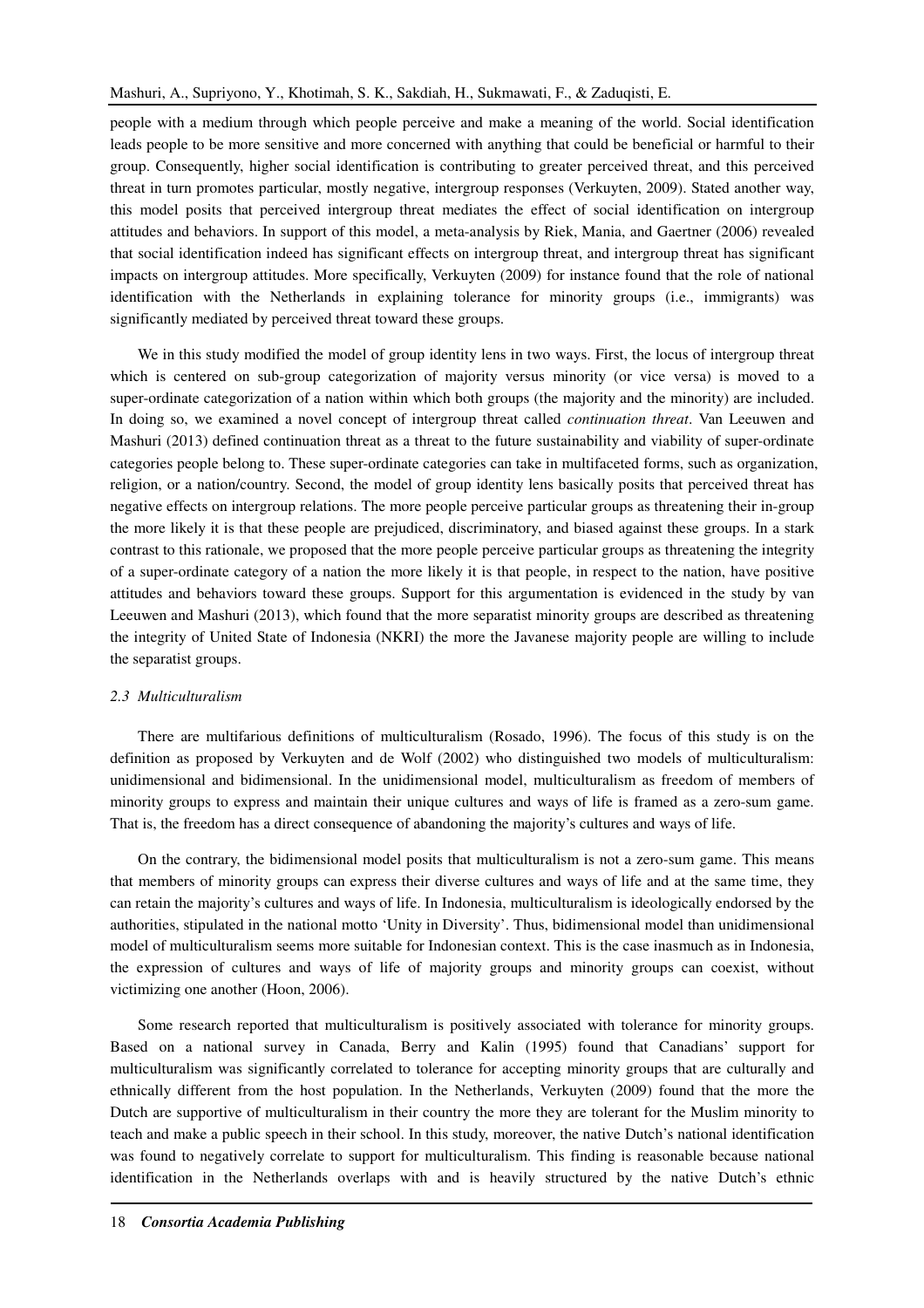identification (Verkuyten, 2007). Moreover, several studies in the Netherlands (such as: van Oudenhoven, Prins, & Buunk, 1998; Verkuyten & Thijs, 2002) published that the Dutch majority prefers assimilation to multiculturalism for minority groups living in that country. In Indonesia, we expect a reverse direction in which national identification is positively associated with support for multiculturalism. The argumentation is that multiculturalism has been ideologically legalized as an Indonesian national motto and national identification in Indonesia is not exclusively hinged on ethnicity but inclusively on nationhood (Barker, 2008).

## *2.4 The current study*

We assessed predictors of religious minority helping in this study on the basis of a structural equation modeling (SEM) using LISREL 8.8 (Jöreskog & Sörbom, 2007). In this analysis, we specified tolerance for religious minority helping as a proximal predictor while continuation threat, multiculturalism, and national identification as distal predictors. We also limited the target of religious minority groups in this study to only Islamic sects of Shi'a and Ahmadiyya, in spite of the factual reports on increasing discriminations and attacks against minority Christians in Indonesia (Cochrane, 2013; Vaswani, 2013).

Based on theoretical rationales and empirical findings as elaborated in the previous sessions, we specified several hypotheses. First, we hypothesized that tolerance for religious minority group had a direct effect in predicting participants' support of the minority helping (*Hypothesis 1*). Second, we hypothesized that continuation threat had a direct effect in predicting tolerance for religious minority group (*Hypothesis 2*). Third, we hypothesized that multiculturalism had a direct effect in predicting tolerance for religious minority group (*Hypothesis 3*). Fourth, we hypothesized that national identification had direct effects in predicting both multiculturalism and continuation threat (*Hypothesis 4*). Fifth, we hypothesized that continuation threat had an indirect effect in predicting minority helping (*Hypothesis 5*). Sixth, we hypothesized that multiculturalism had an indirect effect in predicting minority helping (*Hypothesis 6*). Seventh, we hypothesized that national identification had an indirect effect in predicting tolerance (*Hypothesis 7*) and minority helping (*Hypothesis 8*).

## **3. Methods**

#### *3.1 Participants and design*

Participants were 200 students from the Department of Psychology, University of Brawijaya Malang, and 184 students from the Department of Psychology, IAIN Sunan Ampel Surabaya. Of the total participants (*Mean*<sub>age</sub> = 20.27; *SD*<sub>age</sub> = 1.14), 241 (62.8%) were females and 143 (37.2%) were males. All of the participants admitted as Sunni Muslim. The dominant participants' ethnic was Javanese (*N* = 336 or 87.5%) and small portions of them were non-Javanese ( $N = 48$  or 12.5%). Participants were recruited in exchange of no rewards and selected using a convenient non-random sampling whereby this selection was based on their willingness to take part in this study. Designed as a correlation study, unless otherwise indicated, all variables in this research are measured instead of manipulated.

## *3.2 Procedure and Measures*

This study was conducted in a classroom setting, in which participants, after declaring their agreement with the inform consent, were asked to answer all items compiled in a questionnaire. Scales measuring each variable was created by averaging, and not summing the items. Scores on each item was measured using a *Likert*-type scale, which ranged from 1 (*Totally Disagree*) to 5 (*Totally Agree*). We developed and created all scales in this study.

In the first part of the questionnaire, participants were presented, and asked to indicate their agreement with four items to measure *national identification* (e.g. "I am proud of being Indonesian"; "I feel happy to be an Indonesian;  $\alpha = .87$ , corrected item-total correlations ranged between .67 and .77). In the second part of the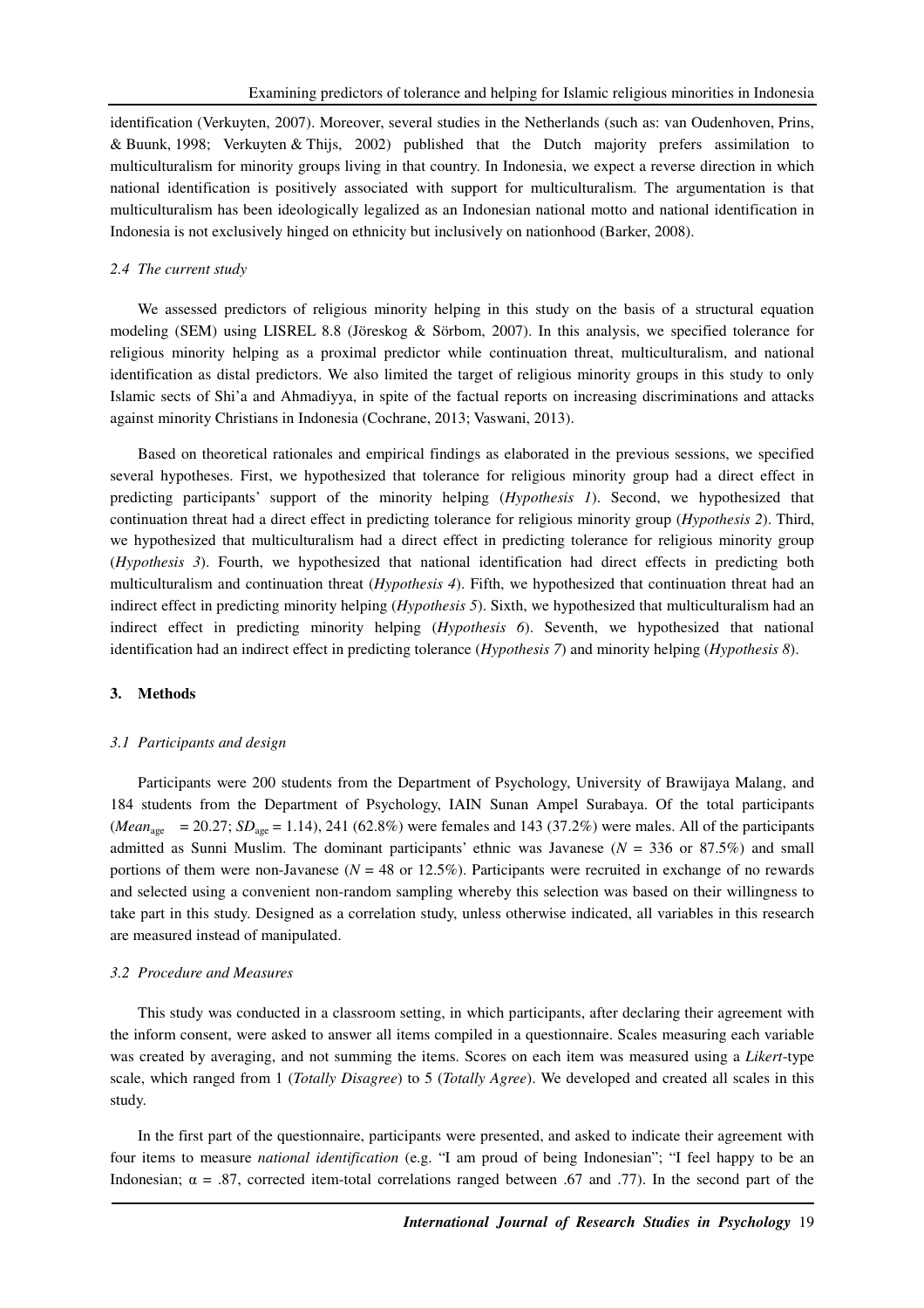questionnaire, participants were asked to answer two scales. The first scale was to measure *support for multiculturalism*, consisting of four items (e.g., "Religious and cultural diversity in Indonesia should be respected and protected"; "The right of every Indonesian citizen to express their diverse religions and faith should be guaranteed";  $\alpha = .78$ ; corrected item-total correlations ranged between .53 and .65). The second scale was four items to measure perceived *continuation threat* (e.g., "Due to discriminatory treatments by the Indonesian government toward members of Islamic minority groups, the sustainability of the United Nation of Indonesia will be threatened in the future";  $\alpha = .83$ , corrected item-total correlations ranged between.63 and .70).

In the third part of the questionnaire, participants were asked to indicate their agreement with four items to measure *tolerance for minority group* (e.g., "The Islamic religious groups in Indonesia should not be coerced to be the same as Islamic majority";  $\alpha = .66$ ; corrected item-total correlations ranged between .35 and .54). This scale was followed with five items to measure support for religious *minority helping* (e.g., "The Indonesian government should give legal permission for Islamic minority groups to build and use their mosques";  $\alpha = .92$ ; corrected item-total correlations ranged between .73 and .81). At the end of the questionnaire, participants were asked to indicate their age, gender, ethnicity, and religion, and finally debriefed and thanked.

## **4. Results**

#### *4.1 Preliminary analyses*

As demonstrated in Table 1, all inter-correlations were significant, except for the correlation between continuation threat and religious minority helping. Inspection of *one sample t-test* revealed that the scores of each variable are high, exceeding the midpoint of 3-for national identification,  $t = 40.59$ ,  $p = .000$ ; for multiculturalism,  $t = 61.84$ ,  $p = .000$ ; for continuation threat,  $t = 24.48$ ,  $p = .000$ ; for tolerance,  $t = 19.21$ ,  $p = .000$ = .000; for minority helping, *t* = 10.1, *p* = .000.

## **Table 1**

| Variables                   |      |         |         | $4 \,$  |         |  |
|-----------------------------|------|---------|---------|---------|---------|--|
| National Identification (1) | --   | $.35**$ | $.14**$ | $.11*$  | $.11*$  |  |
| Multiculturalism (2)        |      | $- -$   | $.31**$ | $.23**$ | $.18**$ |  |
| Continuation Threat (3)     |      |         | --      | $.29**$ | .05     |  |
| Tolerance (4)               |      |         |         | --      | $.35**$ |  |
| Minority Helping (5)        |      |         |         |         | $- -$   |  |
| Mean                        | 4.35 | 4.56    | 3.87    | 3.64    | 3.45    |  |
| SD                          | .65  | .50     | .70     | .65     | .87     |  |

*Correlations and descriptive statistics of variables in the study* 

*Note*:  $* = p < .05$ ;  $** = p < .01$ 

To examine the construct validity of the measurement model on each variable, we conducted an Exploratory Factor Analysis (EFA) and Confirmatory Factor Analysis (CFA). As pointed out by O'Leary-Kelly and Vokurka (1998), EFA is one of construct validity techniques, especially to explore underlying dimensions or factors in a data set. Regarding the rotation methods in EFA, many researchers recommend oblique rotation instead of orthogonal rotation (e.g., Conway & Huffcutt, 2003; Gorsuch, 1997). The main reason is that oblique rotation tends to be more realistic because factors tend to have some degree of inter-correlations in most situations. We chose *Promax* as an oblique rotation that yields a factor solution allowing correlations among factors (Pett, Lackey, & Sullivan, 2003; Tabachnick & Fidell, 2001).

Construct validity can be satisfactorily met if factor loadings of each item on its corresponding factor are higher than .4 (convergent validity) and cross-loadings of each item on its opposing factor are less than .4 (discriminant validity) (Hinton, Brownlow, McMurray, & Cozens, 2004; Brzoska & Razum, 2010). As shown in Table 2, The EFA revealed five factors which explained 65.54% of the total variance. Each variable turned out to have items that have factor-loadings higher than .4 on their corresponding factors. At the same time,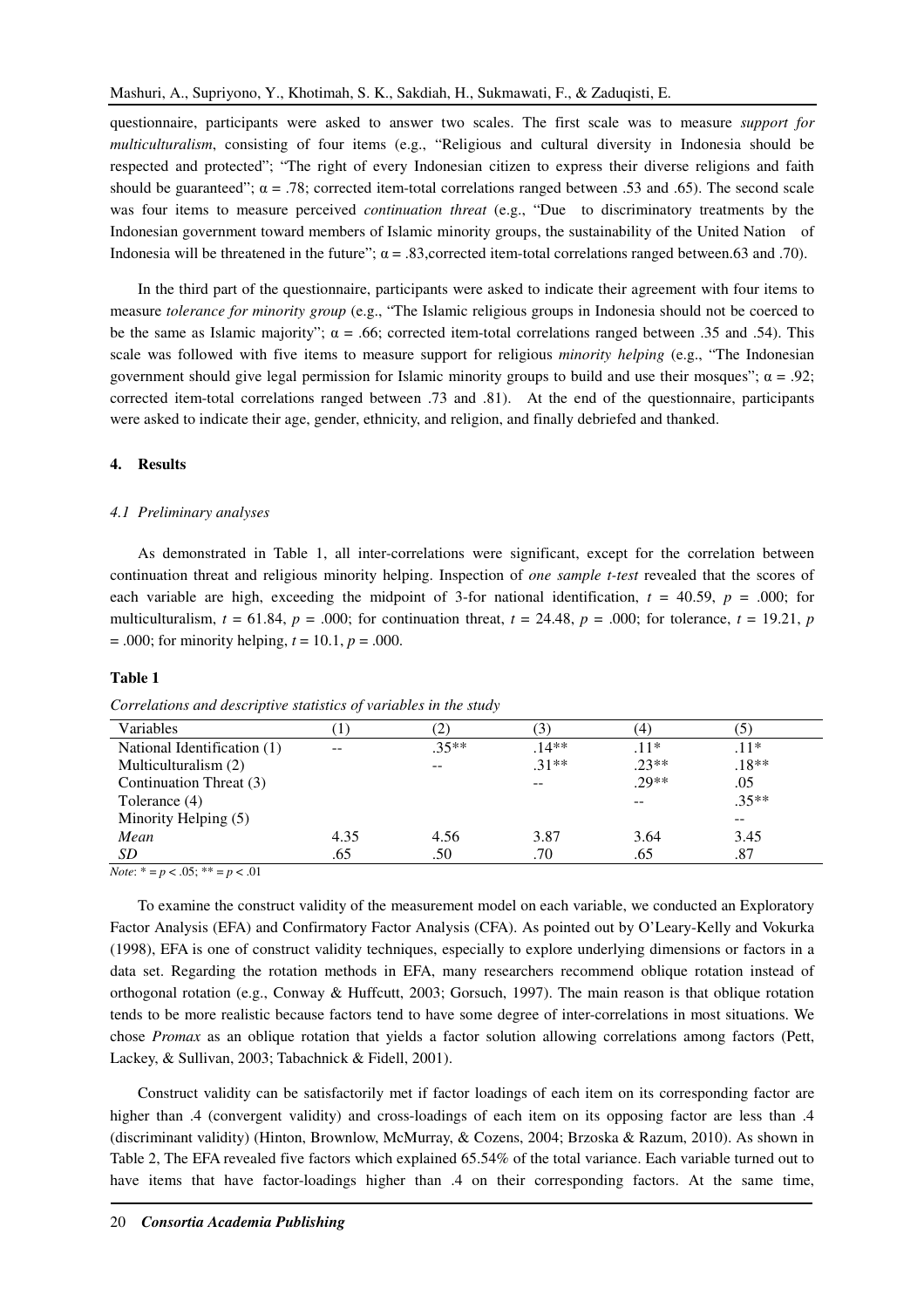cross-loadings of all items in each variable on their opposing factors were less than .4. Thus, both convergent and discriminant construct validity of each variable or scale were satisfactorily supported.

## **Table 2**

| Items                | Factor 1 | Factor 2 | Factor 3 | Factor 4 | Factor 5    |  |
|----------------------|----------|----------|----------|----------|-------------|--|
| <b>IDENT1</b>        | .113     | .886     | .063     | .246     | .072        |  |
| <b>IDENT2</b>        | .096     | .879     | .088     | .248     | .039        |  |
| <b>IDENT3</b>        | .103     | .803     | .193     | .366     | .155        |  |
| <b>IDENT4</b>        | .068     | .805     | .121     | .328     | .095        |  |
| MULTI1               | .143     | .225     | .284     | .748     | .145        |  |
| MULTI2               | .125     | .222     | .324     | .711     | .244        |  |
| MULTI3               | .143     | .255     | .196     | .835     | .168        |  |
| MULTI4               | .155     | .380     | .156     | .817     | .149        |  |
| <b>CONTI1</b>        | $-.011$  | .110     | .786     | .198     | .263        |  |
| CONTI2               | .042     | .089     | .851     | .205     | .247        |  |
| CONTI3               | .049     | .142     | .809     | .286     | .240        |  |
| CONTI4               | .100     | .093     | .790     | .302     | .225        |  |
| TOL1                 | .161     | .013     | .097     | .082     | .645        |  |
| TOL <sub>2</sub>     | .165     | .074     | .226     | .096     | .682        |  |
| TOL3                 | .294     | .084     | .323     | .255     | <u>.778</u> |  |
| TOL4                 | .381     | .121     | .217     | .226     | .705        |  |
| HELP1                | .881     | .100     | .076     | .144     | .295        |  |
| HELP <sub>2</sub>    | .885     | .104     | $-.029$  | .160     | .261        |  |
| HELP3                | .862     | .067     | .026     | .089     | .284        |  |
| HELP4                | .840     | .115     | .054     | .207     | .283        |  |
| HELP5                | .825     | .091     | .113     | .196     | .316        |  |
| % Variance Explained | 24.13    | 15.63    | 12.7     | 7.41     | 6.30        |  |

*Loadings and variances explained based on Exploratory Factor Analysis of all items in the study* 

*Note.* IDENT1 – IDENT4: National Identification items number 1 to 4; MULTI – MULTI4: Multiculturalism items number 1 to 4; CONTI1 – CONTI4: Continuation threat items number 1 to 4; TOL1 – TOL4: Tolerance for minority items number 1 to 4; HELP1 – HELP5: Minority helping items number 1 to 5

In terms of CFA, as recommended by Kelloway (1998), we examined the Root Mean Square Error of Approximation (RMSEA), the Comparative Fit Index (CFI), and the Normed Fit Index (NFI). Hu and Bentler (1999) proposed that as a rule of thumb, RMSEA values less than .08, CFI and NFI values of .09 or greater confirm good fits. We specified the first measurement model in which items of minority helping, tolerance for minority group, continuation threat, multiculturalism, and national identification loading on five latent factors, allowing inter-correlations among the latent factors. This model resulted in good fits to the data, (Chi-Square (*df* = 179) = 390.88, *p* < .001; *RMSEA* = .056; *CFI* = .96; *NFI* = .93). The second measurement model loaded items of minority helping, tolerance for minority group, continuation threat, multiculturalism, and national identification on one latent factor. The results of this model showed worse goodness of fits to the data, (Chi-Square (*df* = 189) = 3320.30 *p* < .001; *RMSEA* = .208; *CFI* = .61; *NFI* = .59). The χ2 difference (10) between the one latent factor and the five latent factors was 2929.42 and this difference was significant (*p* < .001, for the test of Chi-square difference, see http://www.ma.utexas.edu/users/davis/375/popecol/tables/chisq.html). These findings were consistent with EFA, corroborating that each item measuring minority helping, tolerance for minority group, continuation threat, multiculturalism, and national identification is distinct, and not overlapping one another.

### *4.2 Main Analyses*

To test hypotheses in this study, we conducted a full model which combined both measurement model and structural model, with specific commands in accordance with the courses or paths in the hypotheses. The results demonstrated good fits to the data, (Chi-Square (*df* = 184) = 426.84 *p* < .001; *RMSEA* = .059; *CFI* = .96; *NFI* = .93). This full model accounted for 18% variance of minority helping, 17% of minority tolerance, 2% of continuation threat, and 15% of multiculturalism (see the values of  $R^2$  in Figure 1).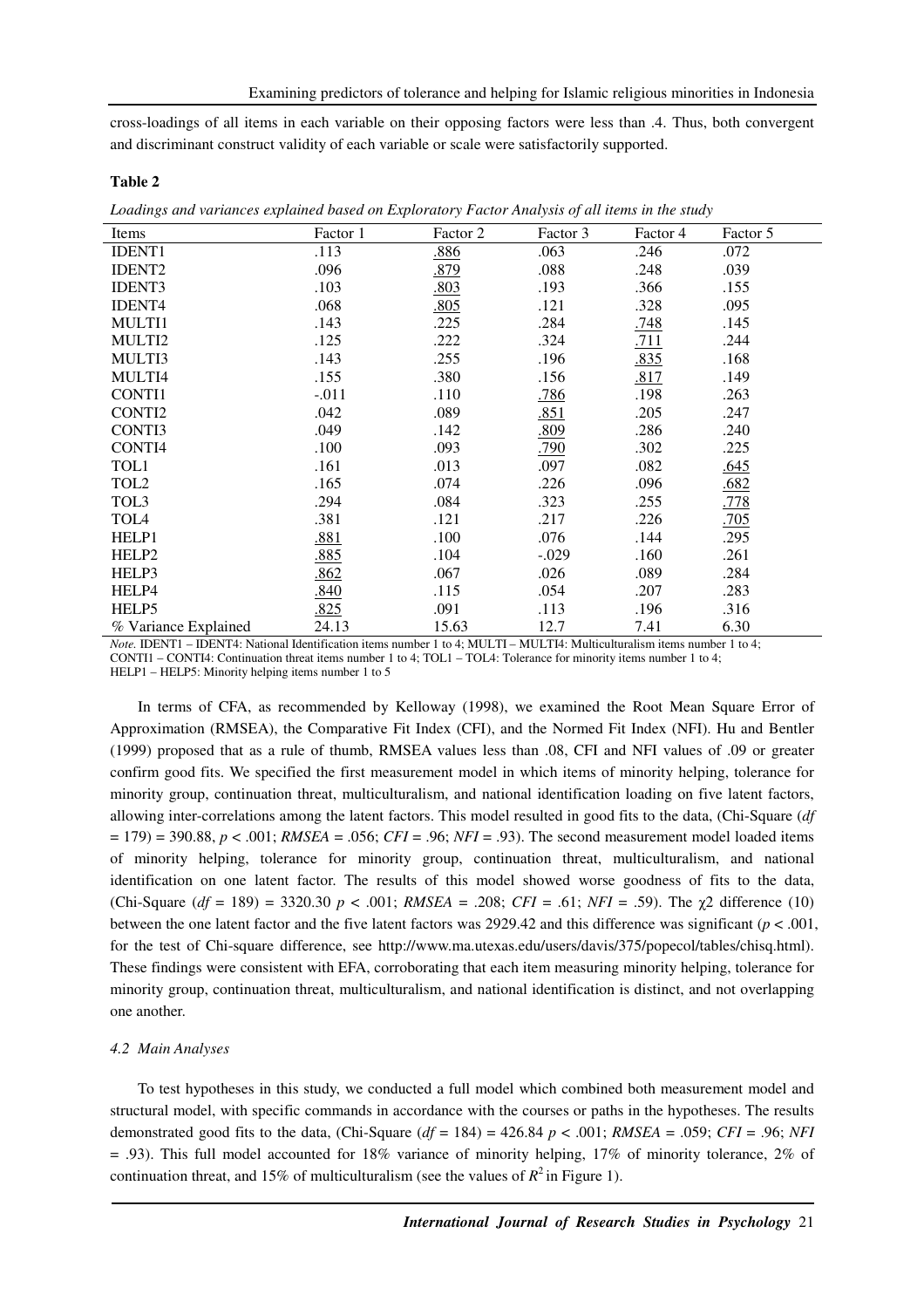As demonstrated in Figure 1, all path coefficients were significant  $(p < .05)$ , and in the hypothesized directions. The direct effect of tolerance in minority helping was significant,  $β = .42, t = 5.07, p < .001$ . The direct effects of continuation threat and multiculturalism on tolerance were also significant—for the effect of continuation threat,  $\beta = .33$ ,  $t = 4.16$ ,  $p < .001$ ; for the effect of multiculturalism,  $\beta = .22$ ,  $t = 3.4$ ,  $p < .01$ . National identification also had significant direct effects on multiculturalism,  $β = .39, t = 5.99, p < .001$  and continuation threat,  $\beta = .14$ ,  $t = 2.9$ ,  $p < .01$ . Table 3 summarized both direct effect and indirect effect of variables in the model. As we can see in Table 3 (column B), the indirect effect of continuation threat on minority helping was significant,  $\beta = .14$ ,  $t = 4.16$ ,  $p < .001$ . The indirect effect of multiculturalism on immigrant helping was also significant,  $\beta = .09$ ,  $t = 3.13$ ,  $p < .01$ . Finally, the indirect effects of national identification on tolerance,  $β = .13$ ,  $t = 3.47$ ,  $p < .001$  and immigrant helping,  $β = .06$ ,  $t = 3.46$ ,  $p < .001$  were significant. These findings thus corroborated all hypotheses specified in this study.

## **Table 3**

*Standardized coefficients of direct and indirect effects of variables in the study* 

|                        | National<br>Identification |          | Multiculturalism |         | Continuation<br>Threat |          | Tolerance |  |
|------------------------|----------------------------|----------|------------------|---------|------------------------|----------|-----------|--|
| Variables              |                            |          |                  |         |                        |          |           |  |
|                        | A                          | В        | A                | B       | А                      | В        | A         |  |
| Multiculturalism       | $30***$                    | --       | --               | --      |                        |          |           |  |
| Continuation<br>Threat | $14**$                     | --       | --               |         |                        |          |           |  |
| Tolerance              | $- -$                      | $13***$  | $.22**$          | $- -$   | $.33***$               | --       |           |  |
| Minority Helping       | --                         | $.06***$ | $-$              | $.09**$ | $- -$                  | $.14***$ | $.42***$  |  |

*Note*: \*\* =  $p < .01$ ; \*\*\* =  $p < .001$ ; A = Direct effects; B = Indirect effects



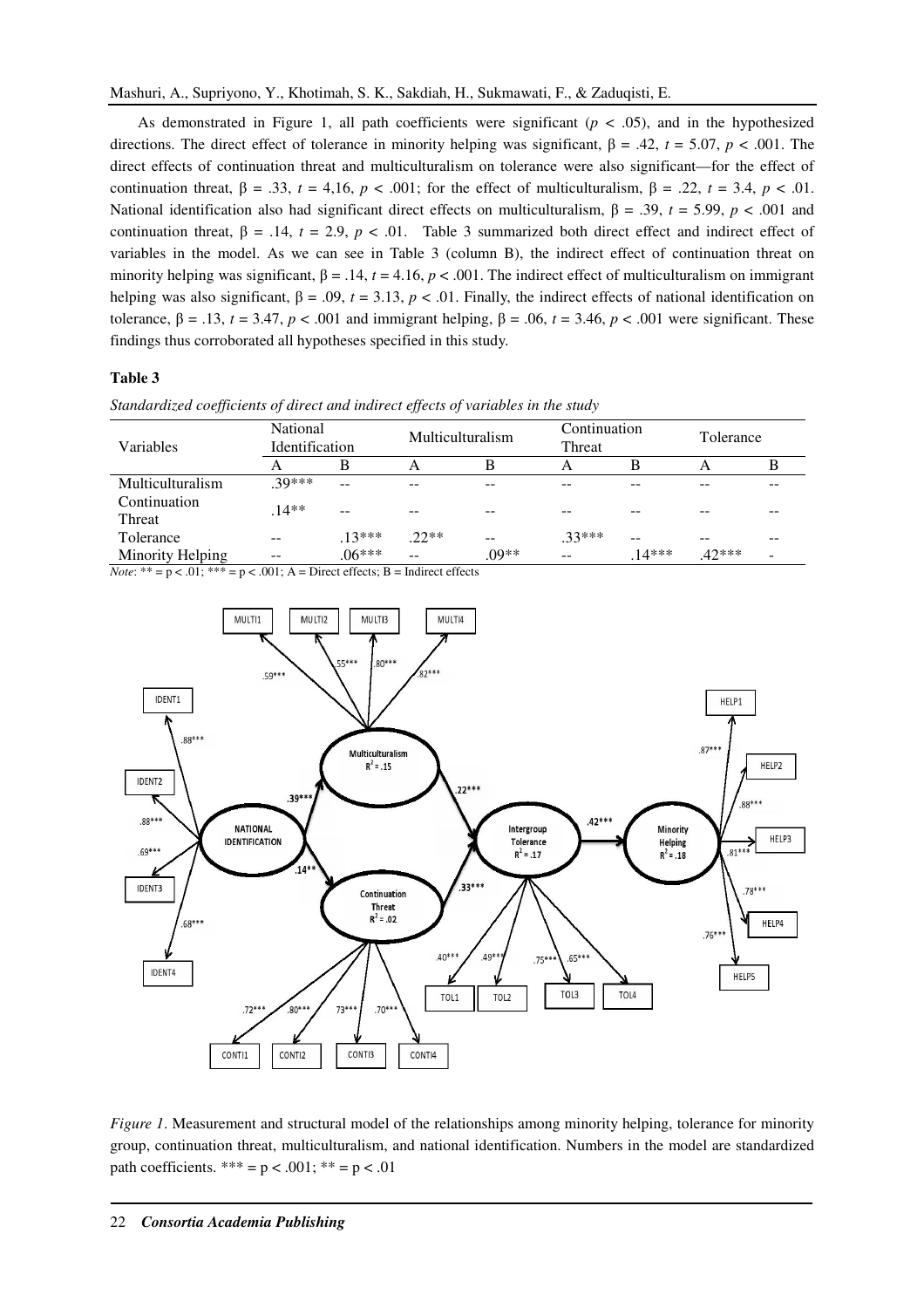#### **5. Discussion**

All hypotheses in this study were supported. Tolerance towards Islamic minority groups prompts the Muslim majority supporting for the Indonesian government's facilitation to help these minority groups. Tolerance is also found to mediate the direct effect of continuation threat, multiculturalism and national identification on the religious minority helping. National identification has direct effects in predicting continuation threat and multiculturalism. In addition, continuation threat and multiculturalism significantly mediate the direct effects of national identification in predicting the tolerance and minority helping.

Existing literature on intergroup helping has distinguished strategic motives and pro-social motives. One of strategic motives of intergroup helping is called restoring a threatened identity (van Leeuwen & Täuber, 2010). Support for the role of this motive was reported in the study by van Leeuwen (2007) in which the more the Dutch participants perceive that their nation is under threat the more they are supportive of the governmental actions to help Tsunami victims in South East Asia. Pro-social motive proponents contend that out-group helping is activated more because people feel a shared identity with (Gaertner & Dovidio, 2000) or empathic toward (Batson, 1994) the help recipients. The finding in this study that tolerance for minority groups mediates the effect of continuation threat on endorsement for minority helping brings a theoretical implication of the possibility to combine a strategic motive and a pro-social motive of out-group helping. More specifically, strategic motive and pro-social motive can coexist, and not be mutually exclusive, in promoting intergroup helping.

The concept of continuation threat examined in this study potentially develops social psychological accounts of Intergroup Threat Theory (Stephan & Stephan, 2000). Threat should not be merely placed on a sub-category of in-group versus out-group, but also on super-ordinate category. More specifically, intergroup threat may originate from the perception that the integrity of a nation people value is in jeopardy in the future. Moreover, the threat should not be always depicted as triggering negative intergroup attitudes. As evidenced in this study, the more the Muslim majority perceives the continuation of United State of Indonesia in the future is under threat the more they tolerate for the Islamic minority.

The role of national identification in promoting the majority groups' support for multiculturalism as found in this study is in line with integration as an acculturation strategy practiced in Canada (Berry, 2005). In integration strategy, multiculturalism is bidimensional in nature, in which unique cultures of the minority groups can harmoniously coexist with dominant cultures of the majority groups. In a stark contrast with this argumentation, multiculturalism in the Netherlands is unidimensional in nature, in which assimilation is deemed by the native Dutch majority as the best acculturation strategy the minority groups should implement (Schalk-Soekar & van de Vijver, 2008). In the lines of this unidimensional model of multiculturalism, national identification instead impairs the majority groups' support for multiculturalism (Verkuyten, 2009).

We acknowledge some limitations in this study. First, this study involved mainly the Javanese Muslims as a majority ethnic group in Indonesia. To enhance generalizability of these research findings, next studies necessitate recruiting Indonesian Muslims from multifarious ethnic minorities. Second, the focus of the target of intergroup helping in this study is on Islamic minority groups (Shi'a and Ahmadis) whereas in Indonesia there are some minority religious groups other than Muslims such as Christians, Hindu, and Buddhists. Next studies may observe stronger support for non-Muslims minority helping. This can be potentially the case given that literature on the 'black-sheep effect' posits that deviant in-groups (i.e., Shi'a and Ahmadis) are perceived as more threatening and less tolerated than deviant out-groups (i.e., Christians, Hindu, and Buddhists, and so forth) (Marques & Paez, 1994). Follow-up studies also need to measure not only national identification but also sub-group identification (identification with Muslims) and dual identification (identification with Indonesia and Muslims). As reported by Waldzus et al. (2003), dual identification is more effective than national identification in encouraging the majority groups to be more tolerant for the minority, especially in the case in which the majority groups' national identification is rivaled by their strong sub-group identification.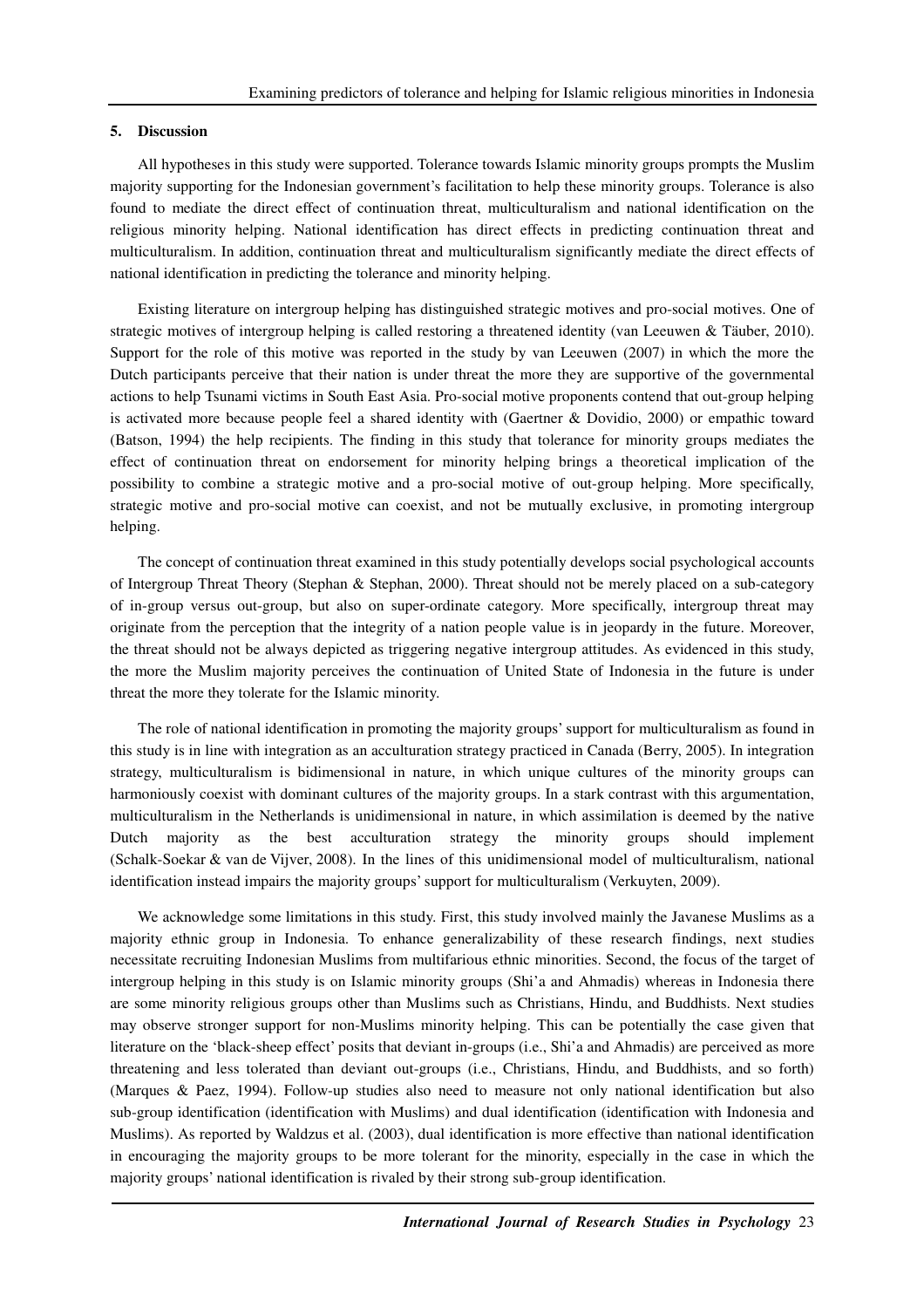We propose some practical implications of this study. First, given the significance of multiculturalism in enhancing tolerance for religious minority groups, the Indonesian government should be more unequivocal in punishing Muslim radicals who attacked Muslim minority groups. This step is of very importance for strengthening the image and evidence that *Pancasila* and *Bhinneka Tunggal Ika* (Unity in Diversity) are not a mere jargon or a slogan, but real Indonesian multicultural ideologies that are reliably enforced. Second, The Indonesian Muslim Assembly (Majelis Ulama Indonesia: MUI) as the representative of Muslim authority should not easily issue the doctrine of blasphemy against Islamic minority groups in Indonesia, which probably inspires Moslem radicals to feel and think legitimate to attack the minority groups. Third, interfaith dialogues between majority and minority religious groups need to be actualized and maintained substantively, not just formally and ceremonially. This way, both parties get involved in an ongoing communication process to achieve mutual understanding and mutual trust, which can be an effective way to nourish religious tolerance (Jemadu, 2012). Fourth, practioners, teachers, and Indonesian government should cooperate in terms of intensively internalizing an inclusive national ideology *Pancasila*. This cooperation can be concretely implemented by inculcating *Pancasila* into academic curriculums in elementary and high schools, which is of pivotal avail for cultivating and promoting nationalism (Nishimura, 1995) and more particularly religious tolerance in Indonesia (Christy & Daslani, 2012).

#### **6. Conclusion**

This study potentially provides some interesting significances in the sense that it is the first to investigate phenomenon of Islamic minority groups and the Islamic majority responses to these groups in Indonesia, which employed a quantitative approach. Likewise, this study is also the first to uniquely explain intergroup helping addressed to members of Islamic minority, more particularly in the lens of group-based variables: intergroup tolerance, continuation threat, multiculturalism, and national identification. Third, this study identifies a new insight into intergroup threat, more particularly a threat to sustainability of super-ordinate category of nation (i.e., continuation threat), which paves the way for non-violent responses to religious minority groups in terms of tolerance for these groups.

This study demonstrated the importance of transcending an exclusive sub-group categorization of in-group versus out-group into a more inclusive super-ordinate categorization of a nation for the Indonesian Muslim majority groups to be more tolerant for, and in turn be more supportive of governmental helpings to Islamic minority groups. More particularly, the Indonesian Muslim majority needs to see the problem of Islamic minority groups from a wider lens. Followers of Shiite and Ahmadiyya should not be seen as minority Moslem per see, but, more importantly, as fellow countrymen who can express and maintain their unique religious practices as ideologically protected in Indonesian national ideology *Pancasila* and in the national motto 'Unity in Diversity'. The Muslim majority also has to consider that mistreatments toward these Islamic minority groups can threaten the feasibility of United State of Indonesia in the future. Finally, to have such wider perspective, the Indonesian Muslim majority also needs to feel deeply attached to, and to have a strong sense of belonging to Indonesia.

#### **7. References**

Allport, G. W. (1954). *The nature of prejudice*. Reading, MA: Addison-Wesley.

Amnesty International. (2012, July 12). Indonesia: Shi'a leader imprisoned for blasphemy must be released. *Amnesty.org*. Retrieved June 22, 2013 from

## http://www.amnesty.org/en/library/asset/ASA21/025/2012/en/73b0190e-b6c7-40c4-a8b7-9b9b5b40d0b 3/asa210252012en.html

Amnesty International. (2013, January 15). Indonesia: Religious freedom under attack as the Shi'a villagers face eviction. Amnesty.org. Retrieved June 22, 2013 from

http://www.amnesty.org/en/news/indonesia-religious-freedom-under-attack-shia-villagers-face-eviction-2013-01-15

Anwar, M. S. (2012, June 21). The Paradox of Indonesia's democracy and religious freedom. The Freedom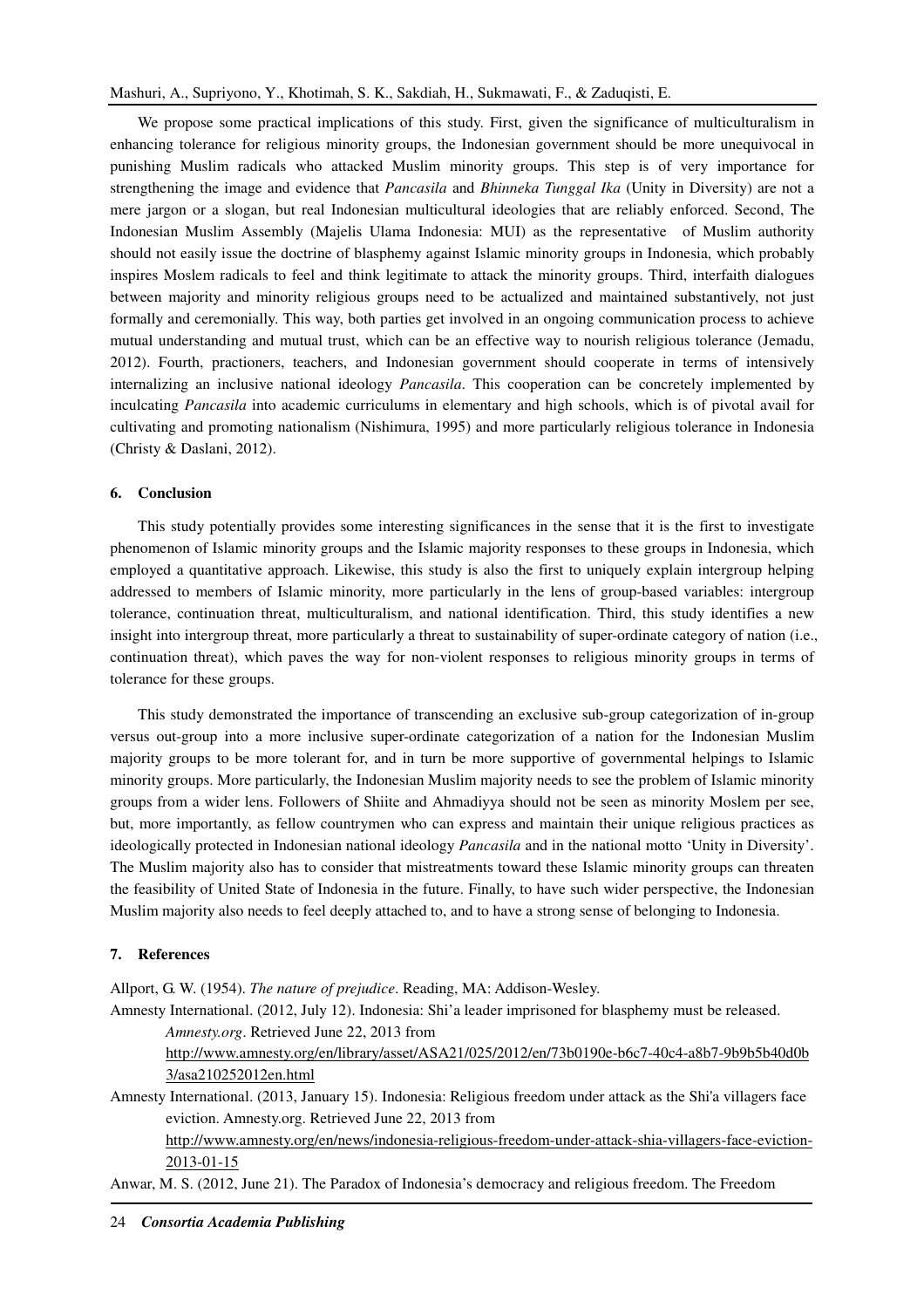Examining predictors of tolerance and helping for Islamic religious minorities in Indonesia

House. Retrieved June 22, 2013 from

http://www.freedomhouse.org/blog/paradox-indonesia%E2%80%99s-democracy-and-religious-freedom

Azra, A. (2012). Indonesia, Islam, and democracy: Dynamics in a global context. Jakarta: Solstice Publishing.

Bandow, D. (2013, June 6). Religious intolerance in law and in practice in Islamic Indonesia. The American Spectator. Retrieved June 22, 2013 from

http://spectator.org/archives/2013/06/06/religion-living-dangerously/print

- Barker, J. ( 2008). Beyond Bandung: Development nationalism and (multi)cultural nationalism in Indonesia. *Third World Quarterly, 29*(3), 521−540. http://dx.doi.org/10.1080/01436590801931496
- Batson, C. D. (1994). Prosocial motivation: Why do we help others? In A. Tesser (Ed.), *Advanced social psychology* (pp. 333−381). Boston: McGraw-Hill.
- Berry, J. W. (2005). Acculturation: Living successfully in two cultures. International Journal of Intercultural *Relations, 29*, 697–712. http://dx.doi.org/10.1016/j.ijintrel.2005.07.013
- Berry, J. W., & Kalin, R. (1995). Multicultural and ethnic attitudes in Canada: An overview of the 1991 national survey. *Canadian Journal of Behavioral Science, 27,* 301−320. http://dx.doi.org/10.1037/0008-400X.27.3.301
- Blank, T., & Schmidt, P. (2003). National identity in a United Germany: Nationalism or patriotism? An empirical test with representative data. *Political Psychology, 24*(2), 289**−**312. http://dx.doi.org/10.1111/0162-895X.00329
- Bostom, A. (2012, July 13). Moderate Indonesia jails Shiite cleric for blasphemy. *Andrewbostom.org/blog*. Retrieved June 22, 2013 from

http://www.andrewbostom.org/blog/2012/07/13/moderate-indonesia-jails-shiite-cleric-for-blasphemy

- Brzoska, P., & Razum, O. (2010). *Validity issues in quantitative migrant health research: The example of illness perception*. Frankfurt: Peter Lang GmbH.
- Christy, N., & Daslani, P. (2012, October 17). Indonesia's Pancasila classes to be reintroduced in bid to quell school violence. The Jakarta Post. Retrieved October, 12, 2013 from http://www.thejakartaglobe.com/archive/indonesias-pancasila-classes-to-be-reintroduced-in-bid-to-quell -school-violence/
- Cochrane, J. (2013, June 17). Touting Islam to draw votes in Indonesia. The New York Times. Retrieved June 22, 2013 from http://www.nytimes.com/2013/06/18/world/asia/touting-islam-to-draw-votes-in-indonesia.html?pagewa

nted=all&\_r=0

- Conway, J. M., & Huffcutt, A. I. ( 2003). A review and evaluation of exploratory factor analysis practices in organizational research. *Organizational Research Methods, 6*(2), 147–168. http://dx.doi.org/10.1177/1094428103251541
- Cunningham, E., & Platow, M. J. (2007). On helping lower-status outgroups: The nature of the help and the stability of the intergroup status hierarchy. *Asian Journal of Social Psychology, 10*, 258**−**264. http://dx.doi.org/10.1111/j.1467-839X.2007.00234.x

Ellison, C. G., & Musick, M. A. (1993). Southern intolerance: A fundamentalist effect? *Social Forces, 72*, 79–98.

- Gaertner, S. L., & Dovidio, J. F. (2000). *Reducing intergroup bias: The common ingroup identity model*. Philadelphia: Psychology Press.
- Gorsuch, R. L. (1997). Exploratory factor analysis: Its role in item analysis. *Journal of Personality Assessment, 68*(3), 532−560. http://dx.doi.org/10.1207/s15327752jpa6803\_5
- Hewson, J. (2013, May 30). Minorities decry Indonesian president's award. *Aljazeera*. Retrieved June 22, 2013 from http://www.aljazeera.com/indepth/features/2013/05/20135307544635496.html
- Hinton, P. R., Brownlow, C., McMurray, I., & Cozens, B. (2004). *SPSS explained*. New York: Routledge.
- Hoon, C.-Y. (2006). Assimilation, multiculturalism, hybridity: The dilemmas of the ethnic Chinese in post-Suharto Indonesia. *Asian Ethnicity, 7*(2), 149−166. http://dx.doi.org/10.1080/14631360600734400
- Hu, L., & Bentler, P. M. (1999). Cutoff criteria for fit indexes in covariance structure analysis: Conventional criteria versus new alternatives. *Structural Equation Modeling, 6*, 1-55. http://dx.doi.org/10.1080/10705519909540118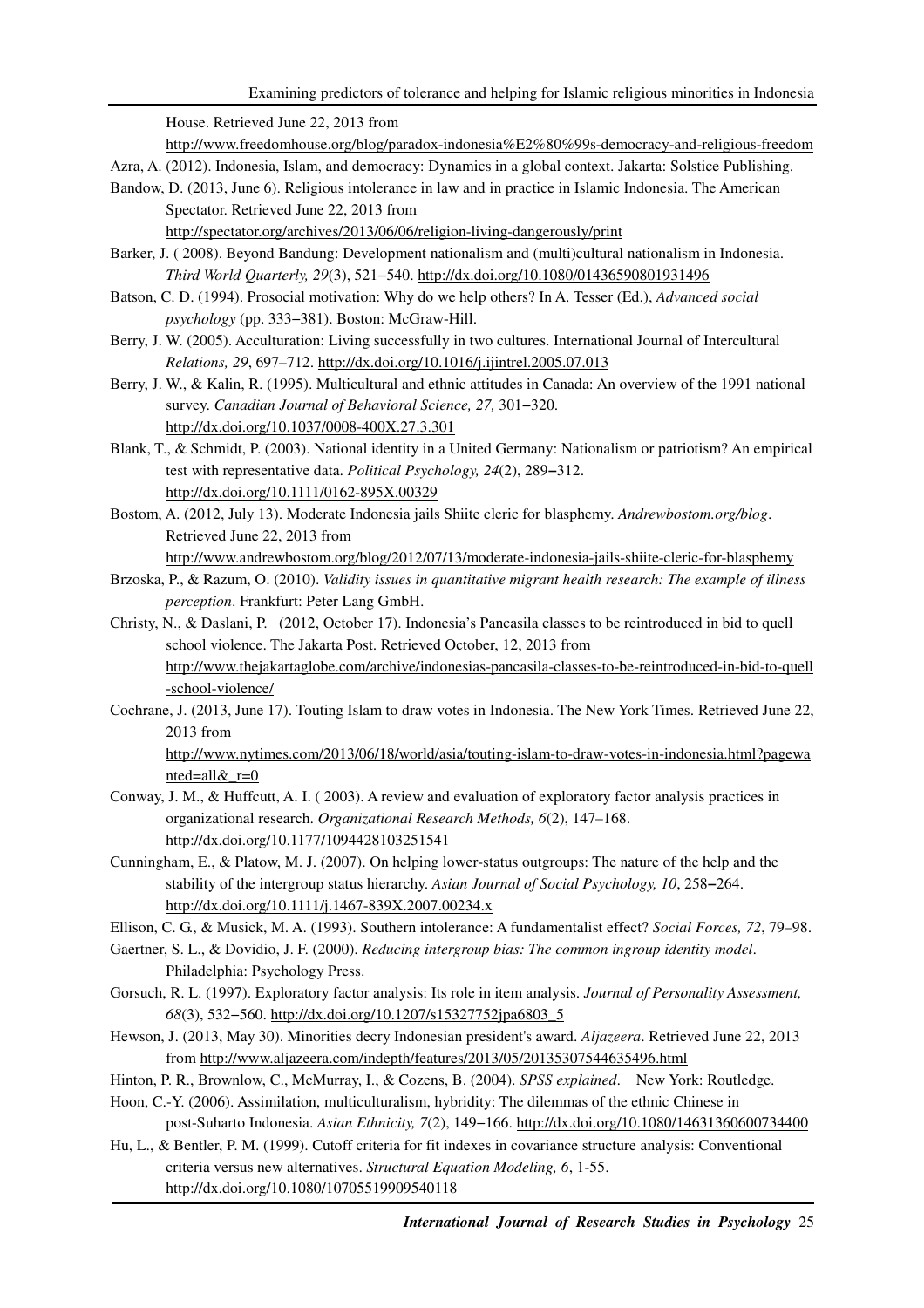- Huddy, L. (2001). From social to political identity: A critical examination of social identity theory. *Political Psychology, 22*(1), 127–56. http://dx.doi.org/10.1111/0162-895X.00230
- Huddy, L. ( 2003). Group membership, ingroup loyalty, and political cohesion. In D. O. Sears, L. Huddy, & R. Jervis (Eds*.), Handbook of Political Psychology* (pp. 511**−**558). New York: Oxford University.
- Human Rights Watch. (2013, February 28). Indonesia: Religious minorities targets of rising violence. Hrw.org/news. Retrieved June 22, 2013 from
	- http://www.hrw.org/news/2013/02/28/indonesia-religious-minorities-targets-rising-violence
- Jackman, M. R. (1977). Prejudice, tolerance, and attitudes toward ethnic groups. *Social* Science Research, 6(2), 145**−**169. http://dx.doi.org/10.1016/0049-089X(77)90005-9
- Jackson, L. M., & Esses, V. M. (1997). Of scripture and ascription: The relation between religious fundamentalism and intergroup helping. *Personality and Social Psychology Bulletin*, *23*, 893–906. http://dx.doi.org/10.1177/0146167297238009
- Jackson, L. M., & Esses, V. M. (2000). Effects of perceived economic competition on people's willingness to help empower immigrants. *Group Processes and Intergroup Relations, 3*(4), 419**−**435. http://dx.doi.org/10.1177/1368430200003004006
- Jemadu, A. (2012, October 18). Indonesia's interfaith dialogue and the reality of religious minorities' neglected aspirations. The Jakarta Globe. Retrieved October 12, 2013, from http://www.thejakartaglobe.com/archive/indonesias-interfaith-dialogue-and-the-reality-of-religious-min orities-neglected-aspirations/
- Jöreskog, K. G., & Sörbom, D. (2007). *LISREL* (*Version 8.80*) [*Computer software*]. Lincolnwood, IL: Scientific Software International.
- Kelloway, E. K. (1998). *Using LISREL for structural equation modeling: A researcher's guide*. Thousand Oaks, CA: Sage.
- Marques, J. M., & Paez, D. (1994). The black sheep effect: Social categorisation, rejection of ingroup deviates, and perception of group variability. In W. Stroebe & M. Hewstone (Eds.), *European review of social psychology* (pp. 37– 68). Chichester, England: Wiley.
- Mashuri, A., Burhan, O. K., & van Leeuwen, E. (2012). The impact of multiculturalism on immigrant helping. *Asian Journal of Social Psychology, 6*, 207−212.
- Mummendey, A., & Wenzel, M. (1999). Social discrimination and tolerance in intergroup relations: Reactions to intergroup difference. *Personality and Social Psychology Review, 3*, 158 **−**174. http://dx.doi.org/10.1207/s15327957pspr0302\_4
- Nishimura, S. (1995). The development of Pancasila moral eduaction in Indonesia*. Southeast Asian Studies, 33*(3), 303-316.
- Oakes, P. J., Haslam, S. A. & Turner, J. C. (1994). Stereotyping as social reality. Oxford, UK and Cambridge, MA: Blackwell.
- O'Leary-Kelly, S.W., & Vokurka, R. J. (1998). The empirical assessment of construct validity. *Journal of Operations Management, 16*, 387−405. http://dx.doi.org/10.1016/S0272-6963(98)00020-5
- OnIslam & Newspaper. (2013, January 17). Ahmadiyyahs revert to Islam in Indonesia. *Onislam.net/english*. Retrieved June 22, 2013 from http://www.onislam.net/english/news/asia-pacific/460935-ahmadiyyahs-revert-to-islam-in-indonesia.ht
	- ml

Pearlman, A. (2013, February 28). Rights group says Indonesia a hotbed of religious intolerance and corruption.Global Post. Retrieved June 22, 2013 from

http://www.globalpost.com/dispatches/globalpost-blogs/rights/indonesia-hotbed-religious-intolerance-a nd-corruption

- Pett, M. A., Lackey, N. R., & Sullivan, J. J. (2003). *Making sense of factor analysis: The use of factor analysis for instrument development in health care research*. Thousand Oaks, CA: Sage.
- Powell, S., & Clarke, S. (2013). Religion, tolerance, and intoleranace. In S. Clarke, R. Powell, & J. Savulescu (Eds.), *Religion, intolerance, and conflict: A scientific and conceptual investigation* (pp. 1−35). UK: Oxford University Press. http://dx.doi.org/10.1093/acprof:oso/9780199640911.003.0001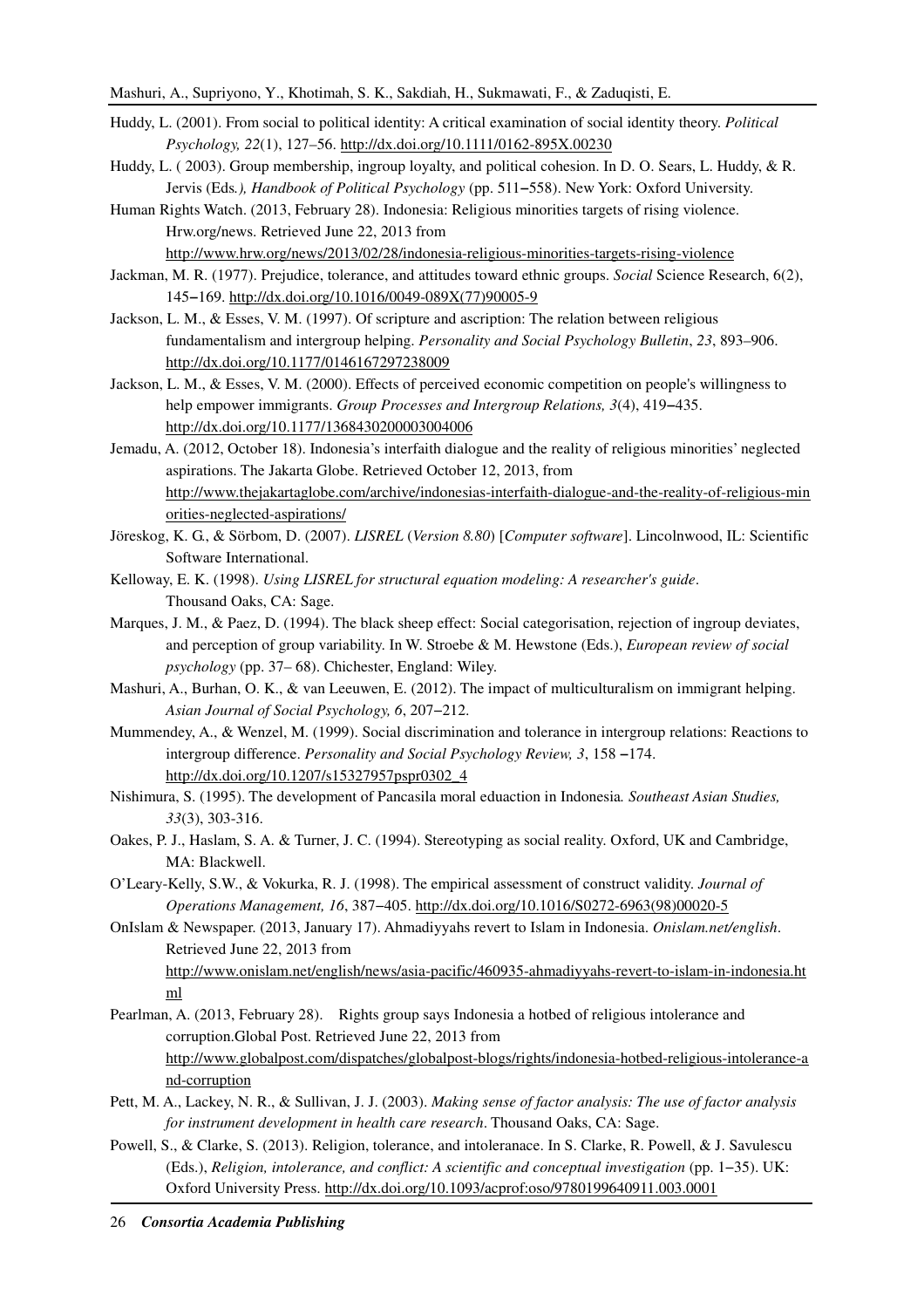- Ramage, D. E. (1995). Politics in Indonesia: democracy and the ideology of tolerance. London: Routledge. http://dx.doi.org/10.4324/9780203290897
- Riek, B. M., Mania, E. W., & Gaertner, S. L. (2006). Intergroup threat and outgroup attitudes: A meta-analytic review. *Personality and Social Psychology Review, 10*(4), 336–353. http://dx.doi.org/10.1207/s15327957pspr1004\_4
- Rogers, M. B., Loewenthal, K. M., Lewis, C. A., Amlot, R., Cinnirella, M. C., & Ansari, H. (2007). The Role of religious fundamentalism in terrorist violence: A social-psychological analysis. *The International Review of Psychiatry, 19*(3), 279–288. http://dx.doi.org/10.1080/09540260701349373
- Rosado, C. (1997). *Toward a definition of multiculturalism*. Unpublished manuscript. Retrieved June 22, 2013 from http://www.rosado.net/pdf/Def\_of\_Multiculturalism.pdf
- Schalk-Soekar, S. R., & van de Vijver, F. J. (2008). The concept of multiculturalism: A study among Dutch majority members. *Journal of Applied Social Psychology, 38*, 2152–2178. http://dx.doi.org/10.1111/j.1559-1816.2008.00385.x

aff/

- Sihite, E. (2013, May 7). Yudhoyono deserves award for religious freedom: Presidential staff. *The Jakarta Globe*. Retrieved June 22, 2013 from http://www.thejakartaglobe.com/news/yudhoyono-deserves-award-for-religious-freedom-presidential-st
- Spielmann, P. J. (2013, May 31). Indonesian leader gets religious 'statesman' award*. The Jakarta Post*. Retrieved June 22, 2013 from

http://www.thejakartapost.com/news/2013/05/31/indonesian-leader-gets-religious-statesman-award.htm l

- Stephan, W. G., & Stephan, C. W. (2000). An integrated threat theory of prejudice. In S. Oskamp (Ed.), *Reducing prejudice and discrimination* (pp. 23**−**46). Hillsdale, NJ: Lawrence Erlbaum.
- Sullivan, J.L., Piereson, J., & Marcus, G.E. (1982). *Political Tolerance and American Democracy*. Chicago: University of Chicago Press.
- Tabachnick, B. G., & Fidell, L. S. (2001). *Using multivariate statistics* (4th ed.). Needham Heights, MA: Allyn & Bacon.
- Taipei Times. (2013, April 21). Ahmadiyah Muslim sect under siege in Indonesia. *Taipeitimes.com*. Retrieved June 22, 2013 from http://www.taipeitimes.com/News/world/archives/2013/04/21/2003560351
- Tajfel, H., & Turner, J. C. (1986). The social identity theory of intergroup behavior. In S. Worchel & W. Austin (Eds.), *Psychology of intergroup relation* (pp. 7–24). Chicago: Nelson Hall.
- Tamney, J. B., & Johnson, S. D. (1997). Christianity and public book banning. *Review of Religious Research, 38*, 263−271. http://dx.doi.org/10.2307/3512087
- The Jakarta Post. (2013, January 17). 36 Ahmadis convert to Sunni Islam. *The Jakarta Post*. Retrieved June 22, 2013 from http://www.thejakartapost.com/news/2013/01/17/36-ahmadis-convert-sunni-islam.html
- Turner, J. C., Hogg, M. A., Oakes, P. J., Reicher, S. D., & Wetherell, M. S. (1987). *Rediscovering the social group*: *A self-categorization theory*. Oxford: Blackwell.
- Turner, J. C., & Reynolds, K. H. (2001). The Social identity perspective in intergroup relations: Theories, themes, and controversies. In R. Brown & S. L. Gaertner (Eds.) *Blackwell Handbook of Social Psychology: Intergroup processes* (p. 133–152). Malden, MA: Blackwell.
- van Leeuwen, E. (2007). Restoring identity through outgroup helping: Beliefs about international aids in response to the December 2004 Tsunami. *European Journal of Social Psychology, 37*(4), 661**−**671. http://dx.doi.org/10.1002/ejsp.389
- van Leeuwen, E., & Mashuri, A. (2013). Intergroup helping in response to separatism. *Personality and Social Psychology Bulletin*. Advance online publication. Available on August 15, 2013.
- van Leeuwen, E., & Täuber, S. (2010). The strategic side of outgroup helping. In S. Sturmer & M. Snyder (Eds.), *The psychology of prosocial behavior: Group processes, intergroup relations, and helping* (pp. 81**−**99). Chichester, UK: Wiley-Blackwell.
- van Oudenhoven, J. P., Prins, K., & Buunk, B. P. (1998). Attitudes of minority and majority members towards adaptation of immigrants. *European Journal of Social Psychology, 28*, 995–1013.